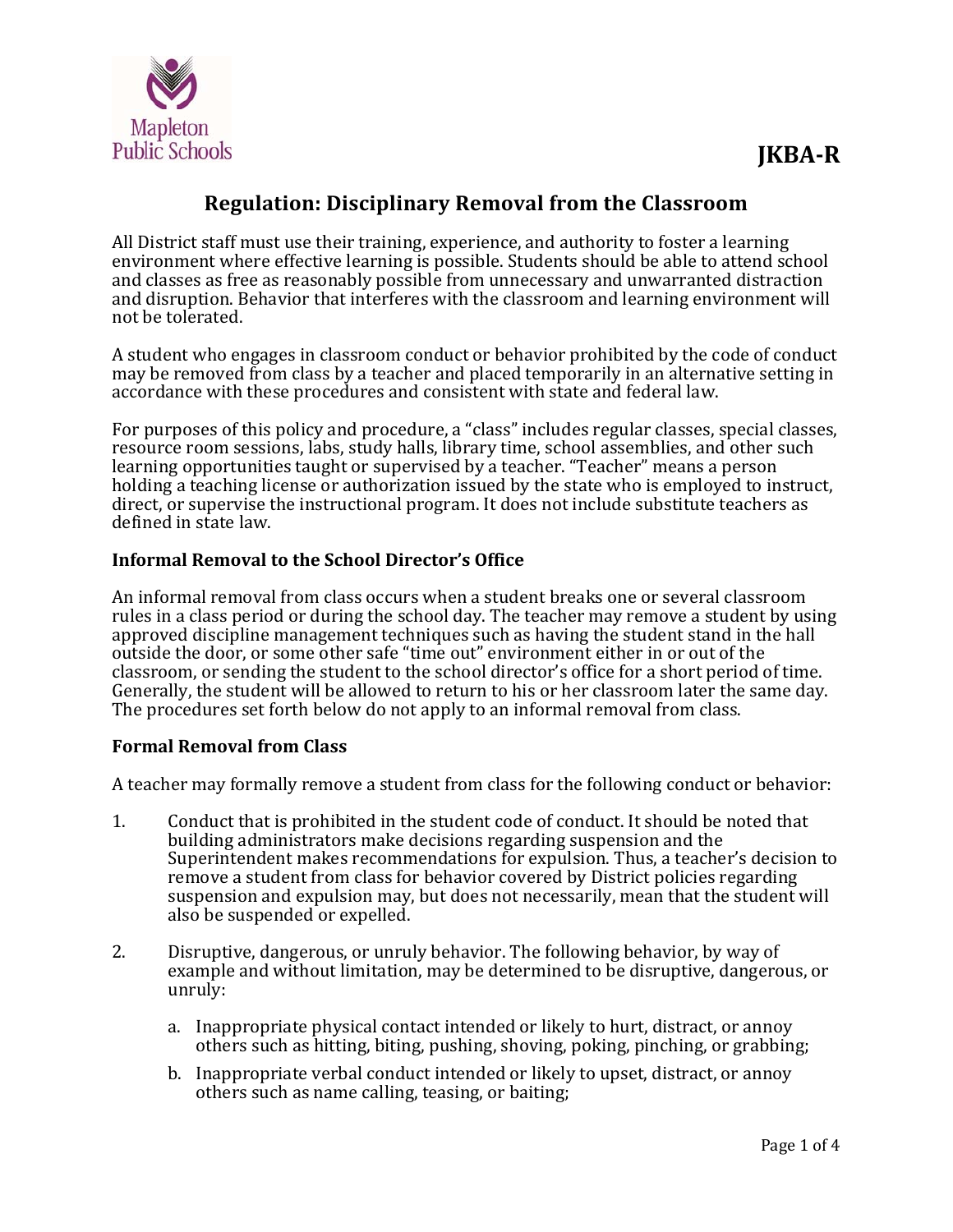

- c. Behavior that may constitute sexual or other harassment;
- d. Repeated or extreme inappropriate verbal conduct likely to disrupt the educational environment, particularly when others are talking (e.g., lecture by teacher, response by other student, presentation by visitor) or during quiet study time;
- e. Throwing any object, particularly one likely to cause harm or damage such as books, pencils, scissors, etc.;
- f. Inciting other students to act inappropriately or to disobey the teacher or school or class rules, including without limitation, inciting others to walk out;
- g. Destroying or damaging the property of the school, the teacher or another student; or
- h. Loud, obnoxious, or outrageous behavior.
- 3. Conduct that otherwise interferes with the ability of the teacher to teach effectively. Students are required to cooperate with the teacher by listening attentively, obeying all instructions promptly, and responding appropriately when called upon. A student's noncompliance may, in turn, distract others either by setting a bad example or by diverting the class from the lesson to the student's inappropriate behavior. By way of example and without limitation, this behavior includes:
	- a. Open defiance of the teacher, manifest in words, gestures, or other overt behavior;
	- b. Open disrespect of the teacher, manifest in words, gestures, or other overt behavior; or
	- c. Other behavior likely or intended to sabotage or undermine classroom instruction.

#### **Procedures to be Followed for Formally Removing a Student from Class**

Unless the behavior is extreme as determined by the teacher, a teacher shall warn a student that continued misbehavior may lead to removal from class. When the teacher determines that removal is appropriate, the teacher should take one of the following courses of action:

- 1. Instruct the student to go to the main office. Unless prevented by the immediate circumstances, the teacher shall send a note with the student stating the reason for the student's removal and call the school director's office.
- 2. Obtain coverage for the class and escort the student to the main school office. The teacher shall inform the school director (or designee) of the reason for the student's removal from class.
- 3. Seek assistance from the main school office or other available staff. When assistance arrives, the teacher or the other staff member should accompany the student to the main office. The school director (or designee) shall be informed of the reason for the student's removal.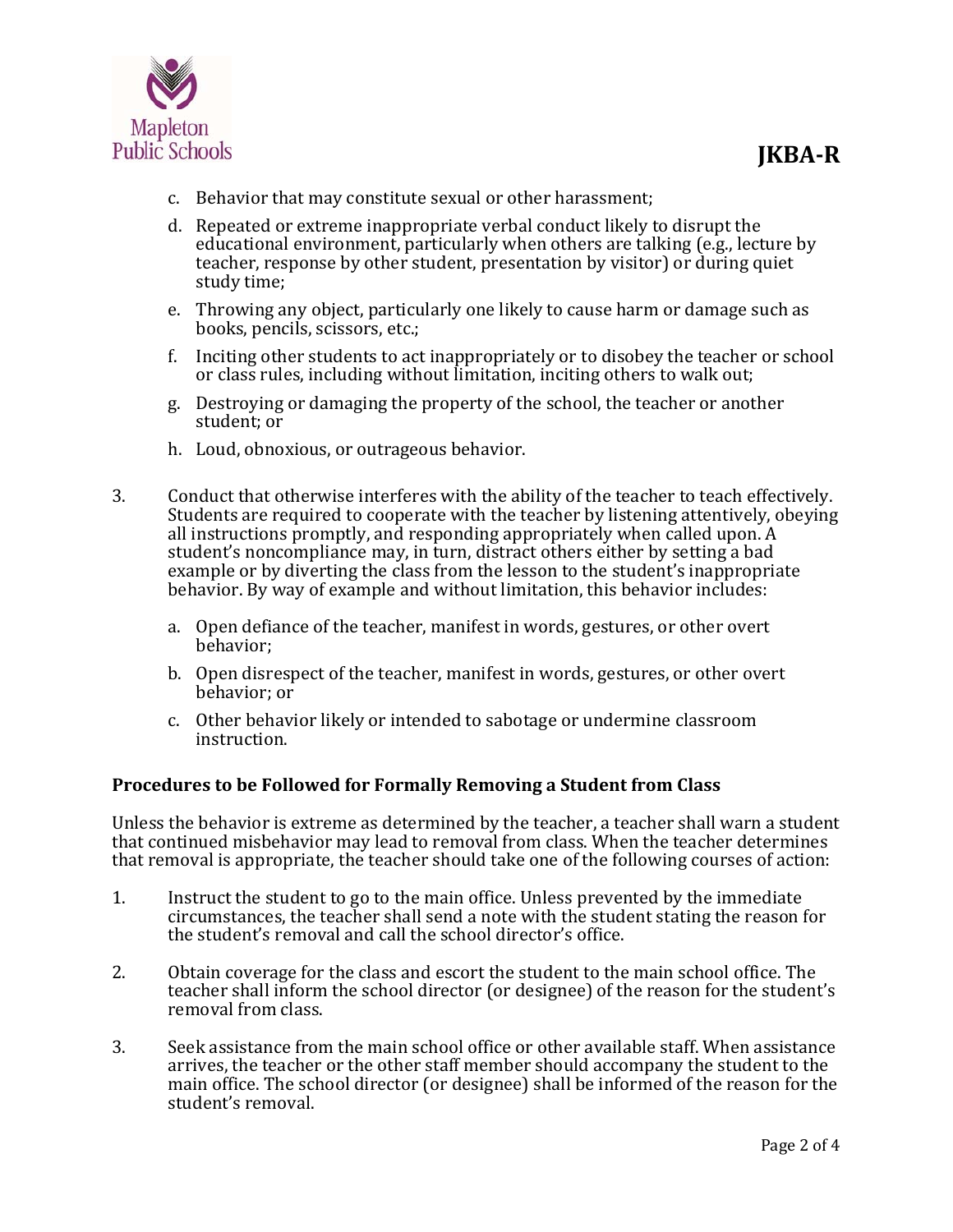

Within 24 hours of the student's removal from class, the teacher shall submit to the school director (or designee) a short and concise written explanation of the basis for the student's removal from class.

### **Notice to Parent/Guardian**

As soon as practicable, the school director (or designee) shall notify the student's parent/guardian, in writing, that the student was removed from class. The written notice shall specify the class from which the student was removed, the duration of the removal, and the basis for the removal as stated by the teacher. The notice shall provide an opportunity for the parent/guardian to attend a student-teacher conference regarding the removal. If the student's removal from class is also subject to disciplinary action (i.e., suspension or expulsion) for the particular classroom misconduct, the student's parent/guardian shall also be notified of the disciplinary action in accordance with legal and policy requirements.

#### **Placement Procedures**

Each school director shall designate a room or other suitable place in the school to serve as the short-term removal area.

When the student arrives at the main office, the school director (or designee) shall give the student an opportunity to briefly explain the situation. If the school director (or designee) is not available immediately upon the student's arrival, the student will be taken to the designated short-term removal area and the school director (or designee) will speak to the student as soon as practicable.

At the discretion of the school director (or designee), the student may be placed in another appropriate class, program or educational setting, provided students are supervised in such alternative setting.

Students placed in the short-term removal area shall be supervised. During their time of placement, students are expected to do work of an academic nature. If possible, such work shall be related to the work in the class from which the student was removed or may be related to the student' s misconduct. In no event shall a student's time in the short-term removal area be recreation or other free time.

In most cases, a student shall remain in the short-term removal area for the duration of the class from which he or she was removed. Prior to allowing the student to resume his or her normal schedule, the school director (or designee) shall speak to the student to determine whether the student is, or appears to be, ready and able to return to class without recurrence of the behavior for which the student was removed. In the event it is not deemed appropriate to return the student to regular classes, school director (or designee) may consider a different placement option.